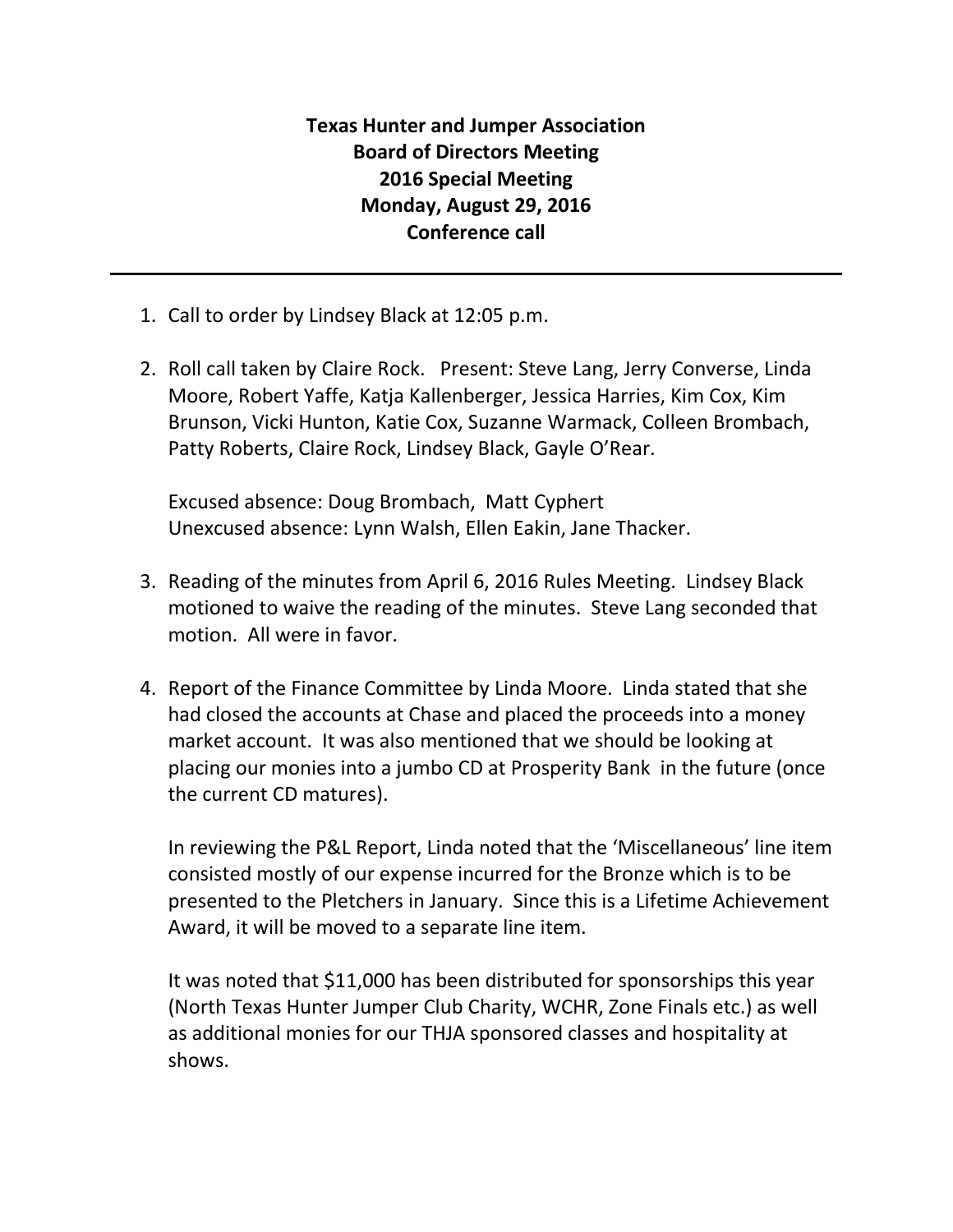Linda noted that we are \$20,000 in arrears so far this year. This is mainly due to the decrease in membership. Robert Yaffe noted that we currently have about 800 members. In past years, our membership has been as high as 1200.

A lengthy discussion took place in regards to why the membership has decreased and what measures we could take to increase membership in the future. Lindsey asked that we make this a top priority on the agenda at the January annual meeting.

- 5. Report of the Rule Book Committee by Jerry Converse. Jerry noted that there were no updates to report.
- 6. Report of the Nominating Committee by Jessica Harries and Katja Kallenberger. It was noted that we have several open Board positions to fill as of January 2016. Jessica and Katja have spoken to the following candidates: Bob Brawley (trainer, Dallas), Trapp O'Neill (trainer, Houston), Donna Harris(amateur adult rider, Houston). Patty Roberts suggested that we speak to Brittney Hildebrand and Amy Uniss as well. Colleen Brombach also suggested speaking to Angeleah Cleek.

All candidates must be current THJA Members.

Per the By Laws, a slate of candidates needs to be presented to the membership. Jessica and Katja are to send Claire Rock the slate of candidates. Claire will then format and send to Ann Yaffe to be sent out via email. For those members who we do not have email contact information, it will be sent by regular mail.

- 7. Report of the Prize List Committee by Linda Moore. Linda noted that all prize lists were up to date.
- 8. Report of the Show Standards Committee by Claire Rock. Claire noted that there had been no horse show complaints in Texas to date this year.
- 9. Report of the Sponsorship Committee by Patty Roberts. Please note previous discussion of sponsorships with the Finance review in Section 4. Linda noted that there are still two more THJA sponsored parties this year as well as the THJA Handy Hunter Challenge. All riders, horses and trainers must be THJA members to participate in the challenge.
- 10. Report of the Web Site and Information Systems by Robert Yaffe. Robert noted that registration and membership have been very quiet. Only three horses registered with THJA last month. It was also noted that a new UPS system was needed to support the THJA computer system.